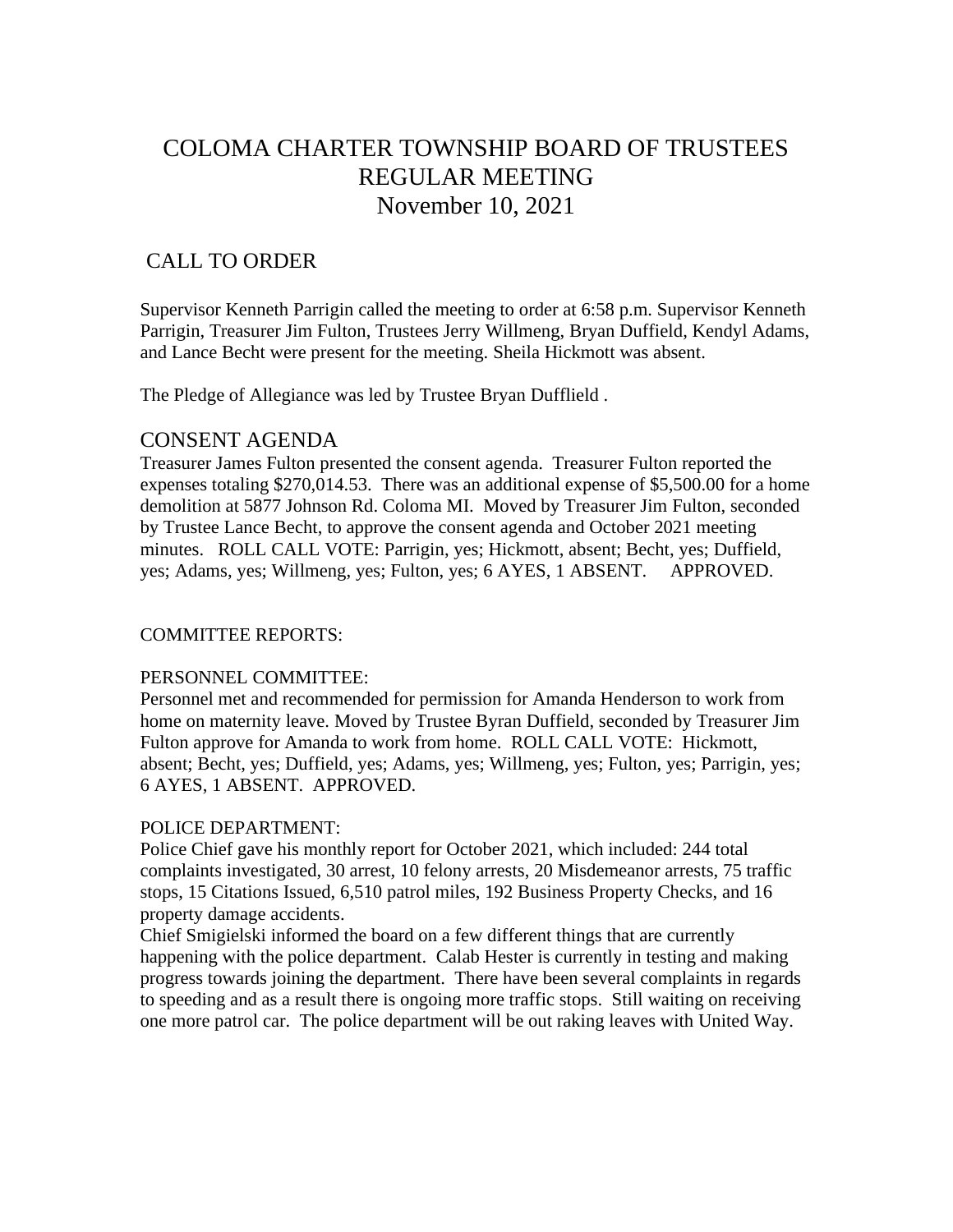Coloma Charter Township board of Trustees November 10, 2021 Page 2

Committee Reports Continued:

#### PARKS & RECREATION:

Everything has been completed. Thankyou was given to Mikki for a money donation to help with picnic tables, trash cans, and Plaque.

#### CEMETERY BOARD:

Thank-you was given to Lindsay for her service since she has moved from the city and as a result the city is looking for recommendations to fill her position.

#### WATER ADVISORY COMMITTEE:

Bob Howell reported that the township is working on a whole sale agreement with the city. Township has submitted the proposed agreement to the city and is waiting to hear comments back from them.

#### NORTH BERRIEN COMMUNITY DEVELOPMENT:

Coloma Township was given a Thank-you for their contribution. December 9, 2021 there will be a business recognition at The Black Bird restaurant in Coloma.

# ROAD COMMITTEE:

There will be an annual road meeting on November 17, 2021 with all of the municipalities.

#### PLANNING COMMISSION:

The planning commission met Wednesday November 3, 2021 regarding V-Force Auto Sales and the numerous violations of the special land use permit.

# PRIDE CARE AMBULANCE:

There has been complaints on Pride Care not showing up and Medic One has been covering.

# MARIJUANA COMMITTEE:

The committee met several times and went to the planning commission meeting. They also looked into different municipality ordinance. The committee has contacted the planners and was given the name of an attorney who is on our list to be able to help us. Planners suggested to have a combined meeting with the planning commission, township board and attorney to make sure we are all on the same page. The marijuana committee has recommended to call the attorney to set up a meeting between everyone to get off ground zero to opt in or opt out.